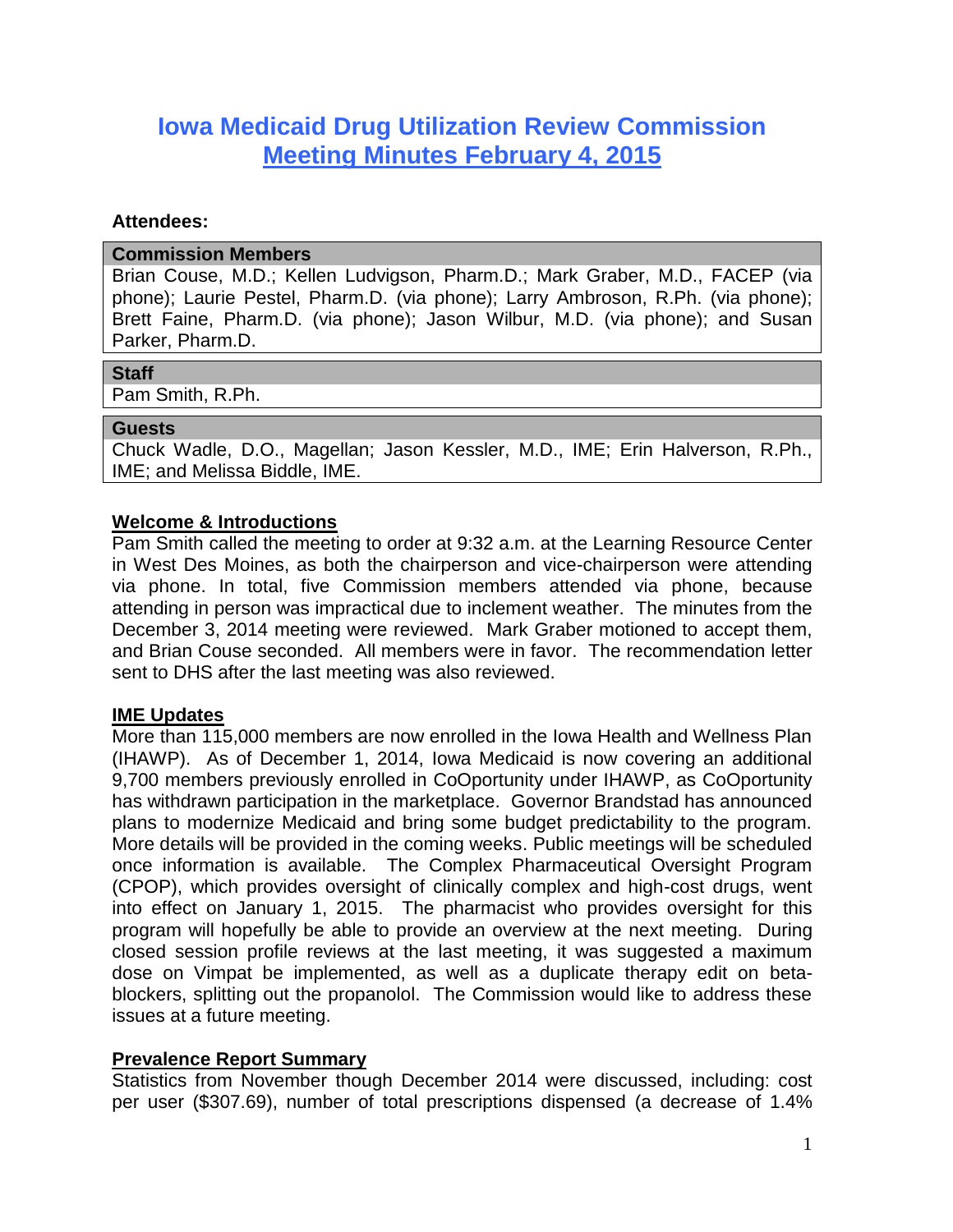compared to the previous reporting period), average cost per prescription (\$64.27), and generic utilization (83.7%). The total paid amount increased by 4.7% from the previous reporting period. There were 199,594 unique users, which is 1.9% more than the total for September and October. Lists of the top 20 therapeutic classes were provided. SSRIs had the highest prescription count, and Anticonvulsants came in second. The top 100 drugs were also reviewed. The ten most expensive medications were: Abilify, Vyvanse, methylphenidate hcl er, Advate, Lantus, Focalin XR, Cymbalta, Synagis, Strattera, and Tamiflu.

## **Case Studies**

Pam Smith presented 4 case studies. Recommendations by Commissioners from these four examples resulted in annualized total savings of \$2,494.32 pre-rebate (state and federal).

## **Public Comment**

| <b>Name</b>  | Representing              | <b>Drug/Topic</b> |
|--------------|---------------------------|-------------------|
| Alan Koslow  | <b>Heartland Vascular</b> | apixiban          |
| Nancy Bell   | Pfizer                    | apixiban          |
| Diane Hannah | Celgene                   | Otezla            |

## **ProDUR Edits**

*ADD/ADHD/Narcolepsy Agents:* The DUR Commission discussed implementing quantity limits on multiple stimulant medications. The members requested data to be brought back to the next meeting to determine the impact to prescribers and prior authorization department of implementing these quantity limits and to seek input from the medical and pharmacy associations regarding the proposed quantity limits. Blocking multiple strengths was also suggested, and IME staff will look into this possibility. Current recommendations (applies to both brand and generic agents) are as follows:

| <b>Drug</b>                | <b>Proposed Quantity Limit</b><br>Per 30 Days | <b>Current Quantity Limit</b><br>Per 30 Days |
|----------------------------|-----------------------------------------------|----------------------------------------------|
| Adderall 12.5mg tablet     | 90                                            | 120                                          |
| Adderall 20mg tablet       | 90                                            | 120                                          |
| Concerta 18mg tablet       | 30                                            | 60                                           |
| Concerta 27mg tablet       | 30                                            | 60                                           |
| Concerta 54mg tablet       | 30                                            | 60                                           |
| Focalin IR tablet (all     | 60                                            | <b>None</b>                                  |
| strengths)                 |                                               |                                              |
| Focalin XR 5mg             | 30                                            | 60                                           |
| Focalin XR 10mg            | 30                                            | 60                                           |
| Focalin XR 15mg            | 30                                            | 90                                           |
| Focalin XR 20mg            | 30                                            | 60                                           |
| Focalin XR 25mg            | 30                                            | 60                                           |
| Focalin XR 30mg            | 30                                            | 60                                           |
| Ritalin IR (all strengths) | 90                                            | <b>None</b>                                  |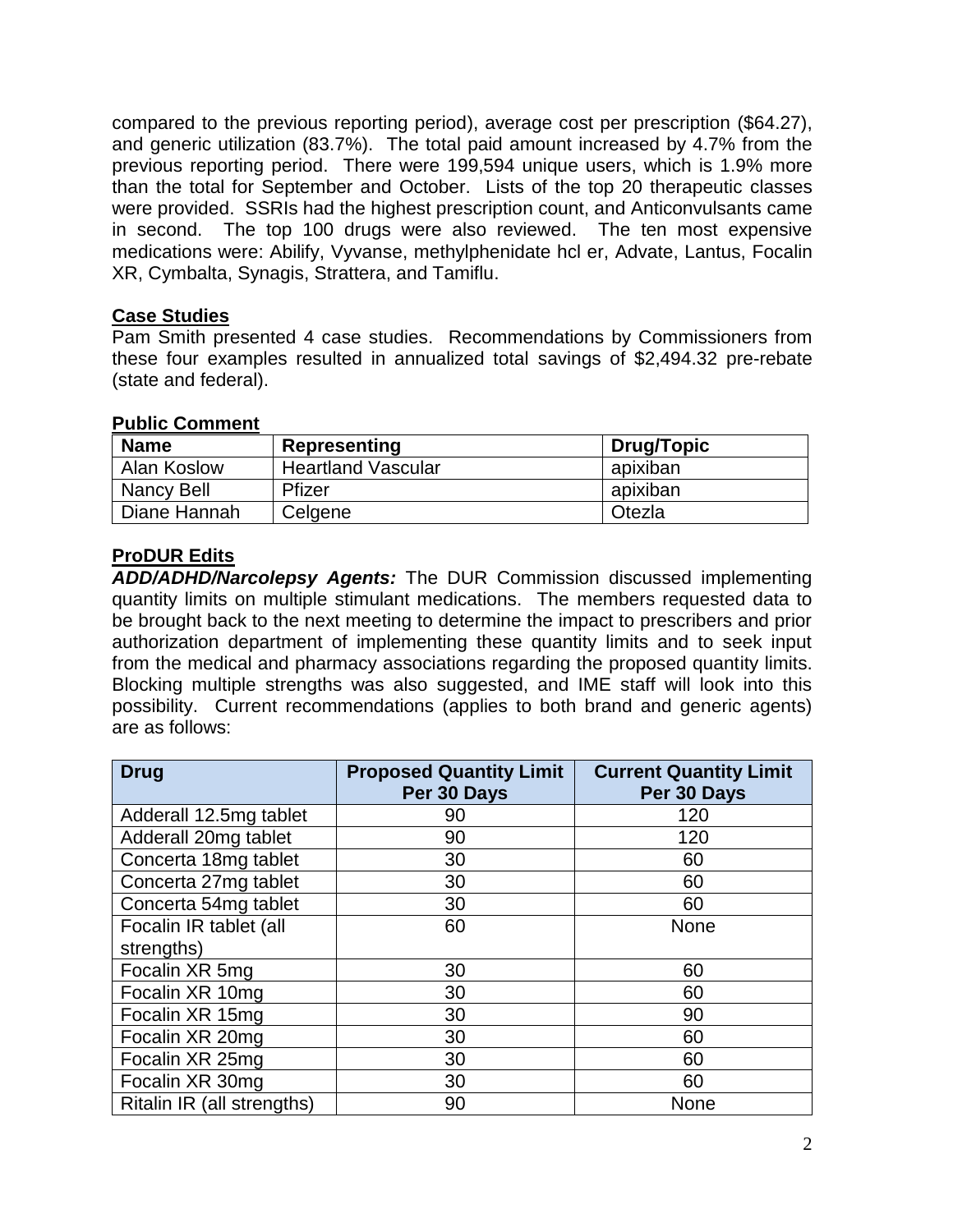## **Focus Studies**

*Sublingual/Translingual Nitroglycerin Utilization:* This was a follow-up discussion. Twelve of the 16 members identified changed therapy, for an annualized cost savings of \$1,769.12 (state and federal, pre-rebate) as a result of the 43 surveys sent out to prescribers and pharmacies. There were 19 (44.19%) surveys returned.

*Chronic Transdermal Scopolamine Utilization:* This was a follow-up discussion. Thirteen of the 34 members identified changed therapy, for an annualized cost savings of \$21,112.16 (state and federal, pre-rebate) as a result of the 71 surveys sent out to prescribers and pharmacies. There were 29 (40.85%) surveys returned.

*Benzodiazepine Dosing:* At the October 2014 meeting, the Commission expressed and interest in reviewing the quantity limits on all benzodiazepines, and also looking at the numbers on combination therapy. Letters were sent to the prescribers of the members identified as using duplicate benzodiazepines to ask if the patient could be adequately controlled on one agent. The Commission had also requested to update the data on number of units by dosage form and that maximum dose data be refined, to exclude those patients that may have received two fills of the benzodiazepine in the same month. After reviewing the updated data, the DUR Commission discussed lowering the quantity limits on select benzodiazepines (alprazolam, clonazepam, lorazepam) to 120 units per 30 days. Duplicate therapy edits may be discussed at a later date. Letters will be sent to prescribers of members exceeding the proposed limits. Current recommendations are as follows:

| <b>Drug</b>                             | <b>Proposed Quantity Limit</b><br>Per 30 Days | <b>Current Quantity Limit</b><br>Per 30 Days |
|-----------------------------------------|-----------------------------------------------|----------------------------------------------|
| Alprazolam IR tablet (all<br>strengths) | 120                                           | 150                                          |
| Clonazepam tablet (all<br>strengths)    | 120                                           | 150                                          |
| Lorazepam tablet (all<br>strengths)     | 120                                           | 150                                          |

*Long-Acting Plus Short-Acting Stimulants in Children:* The Commission would like to begin by implementing the new quantity limits mentioned above, then revisit this topic again in at least six months to see if there has been improvement.

*Medication Adherence for Antidiabetics, Antihypertensives, and Statins:* IME Member Services will be contacted to see if they already do member outreach and discuss the possibility of sending letters if not. Laurie Pestel mentioned that Hy-Vee now has a compliance report in their system. The Commission also wondered if a message could be added to the POS system, potentially even blocking the claim from payment. Erin will look into this, and evaluate its impact to IME staff and pharmacies.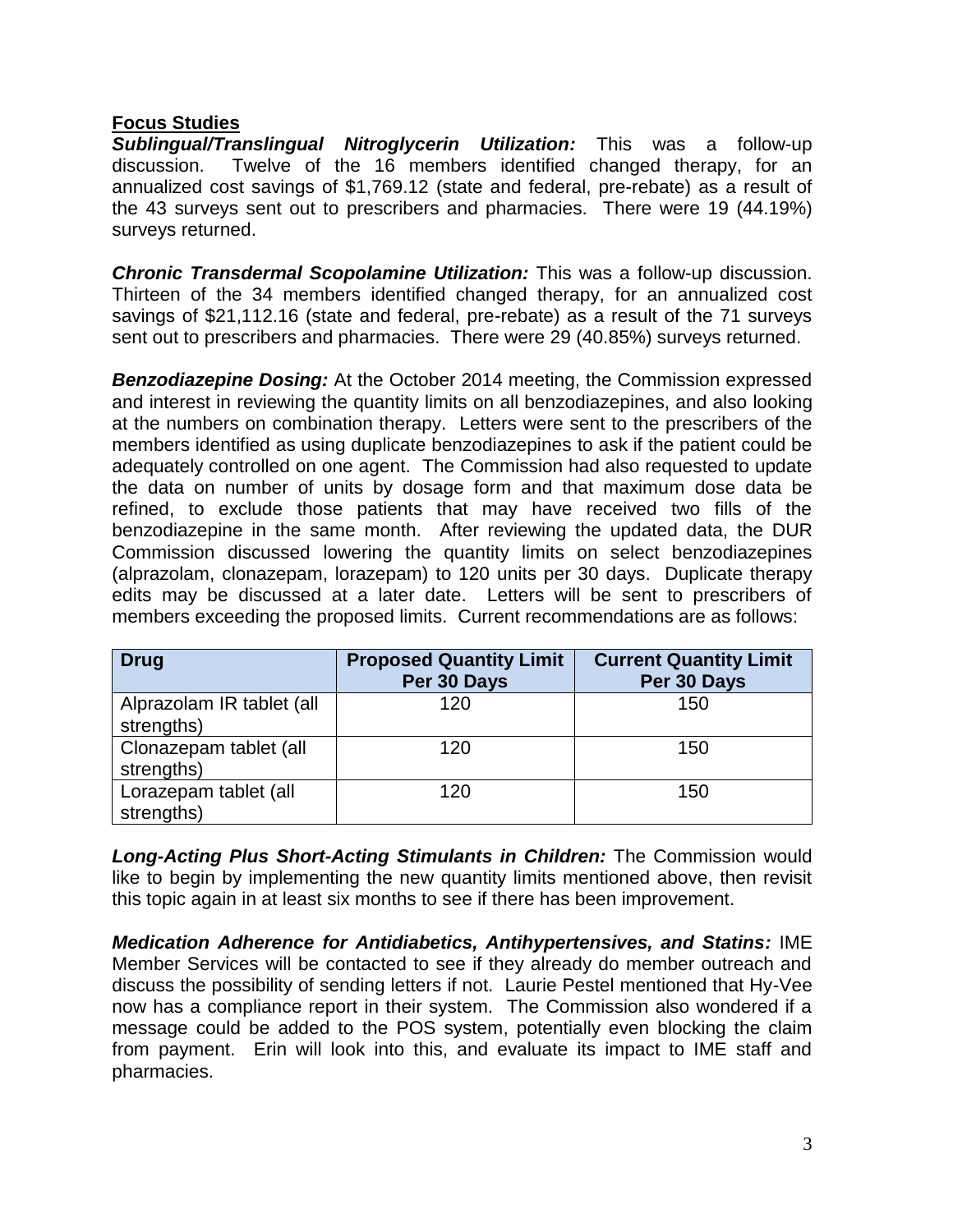## **Public Comment**

There were no additional public speakers.

## **Prior Authorization**

*Apixaban (Eliquis):* The Commission reviewed the prior authorization criteria as follows:

*Prior authorization is required for apixaban (Eliquis®). Payment will be considered under the following conditions:* 

- *1. Patient does not have a mechanical prosthetic heart valve; and*
- *2. Patient does not have active pathological bleeding.*

## *Atrial Fibrillation*

- *Patient has a diagnosis of non-valvular atrial fibrillation; with*
- *Documentation of a previous trial and therapy failure with warfarin (TIA, stroke, or inability to maintain a therapeutic INR with a minimum 6 month trial); and*
- *Presence of at least one additional risk factor for stroke, with a CHADS2 score ≥ 1.*
- *Requests will be considered for the following dosing:*
	- o *5mg twice daily; or*
	- o *2.5mg twice daily in patients with any two (2) of the following:*
		- *Age ≥80 years*
		- *Body weight ≤60 kg*
		- *Serum creatinine ≥1.5 mg/dL.*

## *Treatment and Prevention of DVT or PE*

- *Patient has documentation of a previous trial and therapy failure with warfarin (TIA, stroke, or inability to maintain a therapeutic INR with a minimum 6 month trial).*
- *Requests will be considered for the following dosing:*
	- o *Initial Treatment of DVT or PE: 10mg twice daily for 7 days, followed by 5mg twice daily up to 12 months of treatment.*
	- o *Prevention of DVT or PE following initial therapy with standard anticoagulation therapy for 6 to 12 months of treatment for DVT or PE: 2.5mg twice daily*

## *Prophylaxis of DVT following hip or knee replacement surgery*

- *Requests will be considered when the patient has contraindications to use of the preferred agent(s).*
- *Requests will be considered for the following dosing:*
	- o *Hip replacement: 2.5mg twice daily for up to 35 days following hip replacement; or*
	- o *Knee replacement: 2.5mg twice daily for up to 12 days after knee replacement.*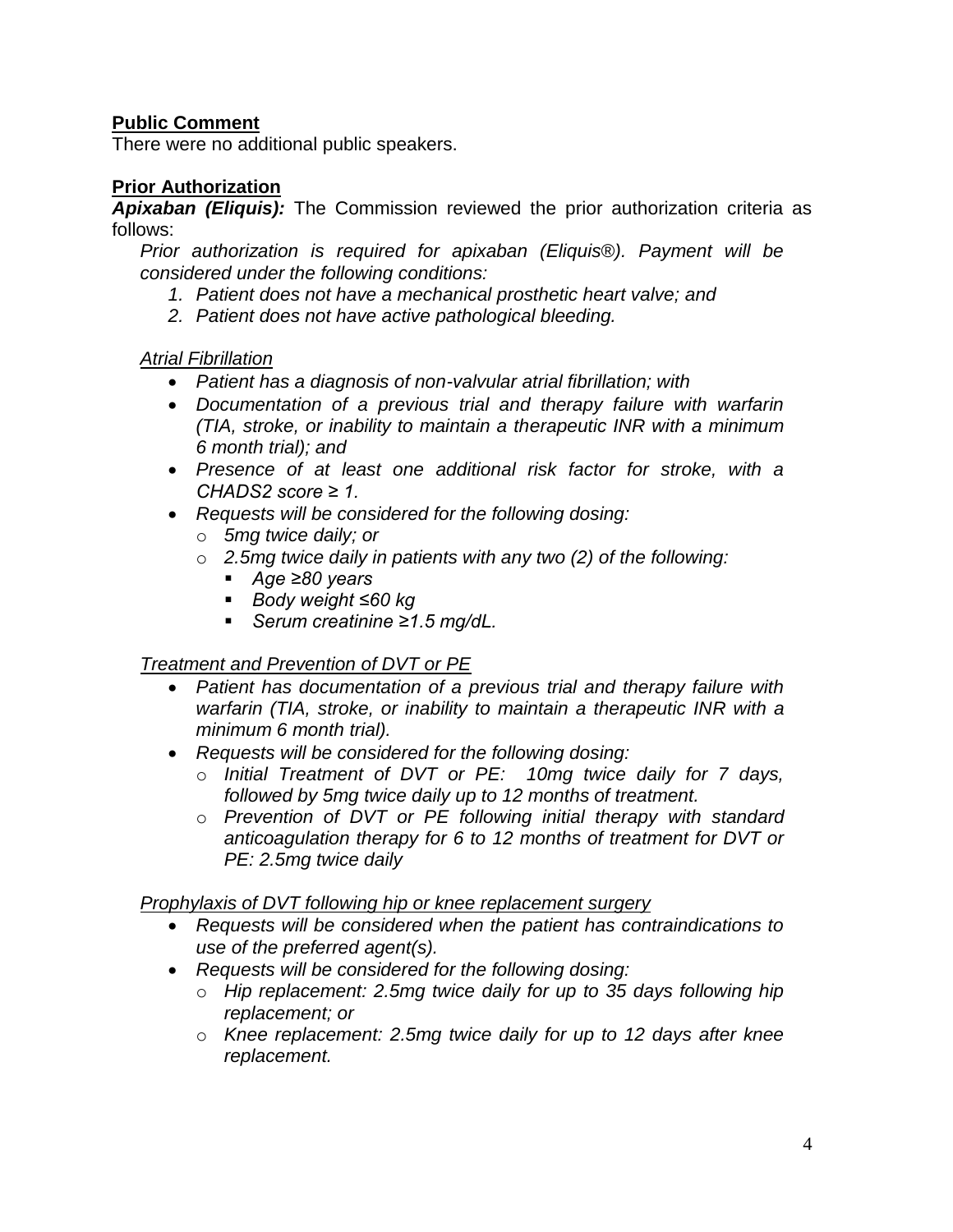*The required trials may be overridden when documented evidence is provided that the use of these agents would be medically contraindicated.*

Jason Wilbur motioned to accept the criteria, and Brett Faine seconded. All members were in favor. The recommended PA criteria will be sent to the medical/pharmacy associations for comment and brought back to the next DUR meeting. The DUR Commission also made a recommendation that the P&T Committee conduct an overall cost comparison of the Novel Oral Anticoagulants (NOACs) versus warfarin to determine if one or more of these agents could be available to members without requiring a warfarin trial. When looking at costs for warfarin, the DUR Commission would like the following factors to be taken into account: the costs for INR monitoring, frequent office visits to stabilize INR, and bridging therapy while patient is being stabilized on warfarin.

*Thrombopoietin Receptor Agonists:* The Commission reviewed the prior authorization criteria as follows:

*Payment for a preferred thrombopoietin receptor agonist will only be considered for cases in which there is a diagnosis of chronic immune thrombocytopenic purpura (ITP) including documentation of an insufficient response to a corticosteroid, an immunoglobulin, or the patient has undergone a splenectomy.*

*Payment for eltrombopag (Promacta®) for the treatment of chronic hepatitis C associated thrombocytopenia will only be considered to allow for initiation and/or maintenance of interferon-based therapy with ribavirin when the*  patient has a baseline platelet count less then 75 x 10<sup>9</sup>/L. Requests will not *be considered under the following conditions:*

- *1. Patients taking direct acting antiviral agents for the treatment of chronic hepatitis C infection in addition to interferon based therapy with ribavirin.*
- *2. Patients taking direct acting antiviral agents used without interferon for treatment of chronic hepatitis C infection.*
- *3. Patients with decompensated liver disease with a Child-Pugh score > 6 (Class B & C).*
- *4. Patients with a history of ascites.*
- *5. Patients with hepatic encephalopathy.*

*Payment for eltrombopag (Promacta® ) for the treatment of severe aplastic anemia will only be considered under the following conditions:*

- *1. Patient has documentation of an insufficient response or intolerance to at least one prior immunosuppressive therapy; and*
- *2. Patient has a platelet count less than or equal 30 X 10<sup>9</sup> /L.*
- *3. If criteria for coverage are met, initial authorization will be given for 16 weeks. Documentation of hematologic response after 16 weeks of therapy will be required for further consideration.*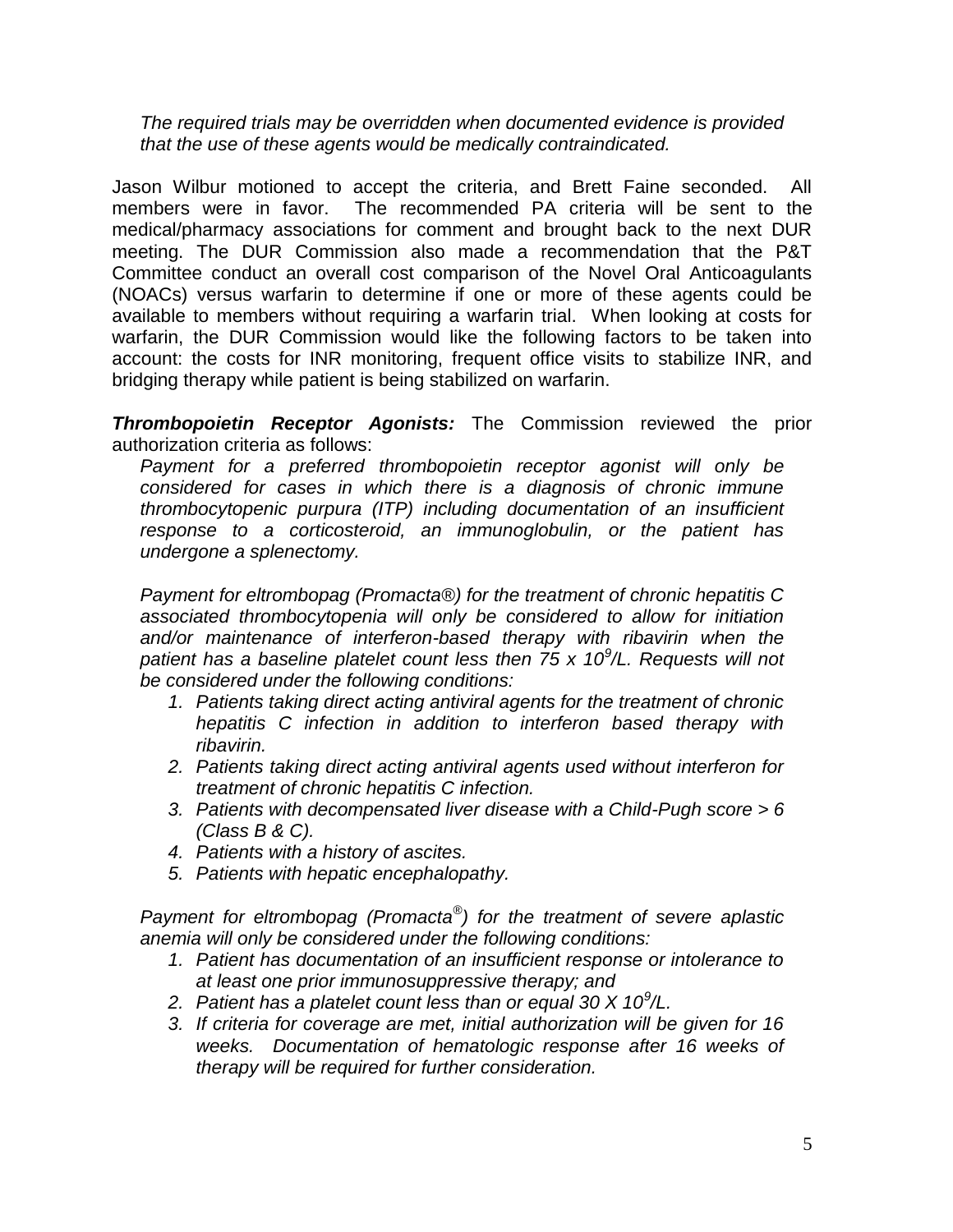*Payment for a non-preferred thrombopoietin receptor agonist will be considered following documentation of a recent trial and therapy failure with a preferred thrombopoietin receptor agonist unless such a trial would be medically contraindicated.*

Brian Couse motioned to accept the criteria, and Larry Ambroson seconded. All members were in favor. The recommended PA criteria will be sent to the medical/pharmacy associations for comment and brought back to the next DUR meeting.

*Testosterone Products:* The Commission reviewed the prior authorization criteria as follows:

*Prior authorization is required for testosterone products. Payment will be considered with documentation of a specific testicular or hypothalamic/pituitary disease (primary hypogonadism or hypogonadotropic hypogonadism) that results in classic hypogonadism. Requests for FDA approved indications other than hypogonadism will not be subject to prior authorization criteria with adequate documentation of diagnosis. Payment for non-preferred testosterone products will be authorized only for cases in which there is documentation of previous trials and therapy failures with two preferred agents. Requests for erectile dysfunction, infertility, and age-related hypogonadism will not be considered. Payment will be considered under the following conditions:*

- *1. Patient is male and 18 years of age or older (or 12 years of age and older for testosterone cypionate); and*
- *2. Patient has two (2) morning pre-treatment testosterone levels below the*  lower limit of the normal testosterone reference range of the individual *laboratory used (Please attach lab results); and*
- *3. Patient has primary hypogonadism or hypogonadotropic hypogonadism (further defined below):*
	- *Primary hypogonadism (congenital or acquired) caused by testicular failure due to one of the following:*
		- o *Cryptorchidism*
		- o *Bilateral torsion*
		- $\theta$  *Orchitis*
		- o *Vanishing testes syndrome,*
		- $\theta$  *Orchiectomy*
		- o *Klinefelter's syndrome,*
		- $\theta$  *Chemotherapy*
		- $\theta$  *Toxic damage from alcohol or heavy metals*
	- *Hypogonadotropic hypogonadism* 
		- $\overline{e}$  *Idiopathic gonadotropin or lutenizing hormone-releasing (LHRH) deficiency*
		- $\theta$  *Pituitary-hypothalamic injury from tumors, trauma, or radiation*
- *4. Patient does not have:*
	- *Breast or prostate cancer*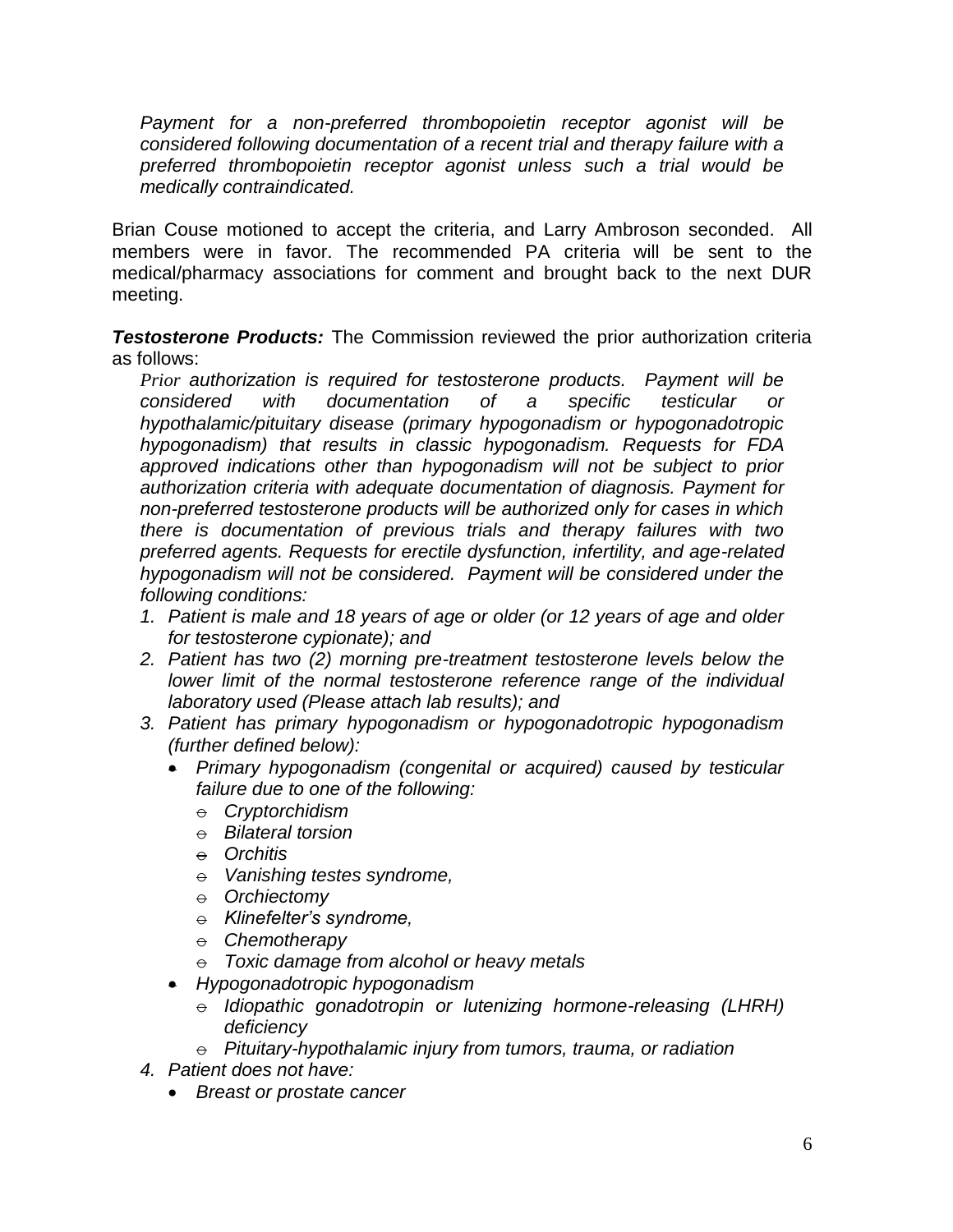- *Palpable prostate nodule or prostate-specific antigen (PSA) > 4ng/mL*
- *Hematocrit > 50%*
- *Untreated severe obstructive sleep apnea*
- *Severe lower urinary tract symptoms*
- *Uncontrolled or poorly controlled heart failure*

*Requests for continuation of therapy will require the following:*

- *1. An updated testosterone level (Please attach lab result); and*
- *2. Documentation the patient has not experienced a hematocrit > 54% or an increase in PSA > 1.4ng/mL in the past 12 months.*

*The required trials may be overridden when documented evidence is provided that use of these agents would be medically contraindicated.*

Brian Couse motioned to accept the criteria, and Mark Graber seconded. All members were in favor. The recommended PA criteria will be sent to the medical/pharmacy associations for comment and brought back to the next DUR meeting.

*Apremilast (Otezla):* The Commission reviewed the prior authorization criteria as follows:

*Prior authorization is required for apremilast (Otezla®). Payment will be considered under the following conditions:*

- *1. Patient is 18 years of age or older; and*
- *2. Patient has a diagnosis of active psoriatic arthritis (≥ 3 swollen joints and ≥ 3 tender joints) or*
- *3. Patient has a diagnosis of moderate to severe plaque psoriasis; and*
- *4. Prescribed by a rheumatologist or a dermatologist; and*
- *5. Patient does not have severe renal impairment (CrCl < 30mL/min).*

## *Psoriatic Arthritis*

- *Patient has documentation of a trial and inadequate response to therapy with the preferred oral DMARD, methotrexate (leflunomide or sulfasalazine may be used if methotrexate is contraindicated); and*
- *Patient has documentation of trials and therapy failures with two preferred biological agents used for psoriatic arthritis.*

## *Plaque Psoriasis*

- *Patient has documentation of a trial and inadequate response to phototherapy, systemic retinoids, methotrexate, or cyclosporine; and*
- *Patient has documentation of trials and therapy failures with two preferred biological agents.*

*The required trials may be overridden when documented evidence is provided that the use of these agents would be medically contraindicated.*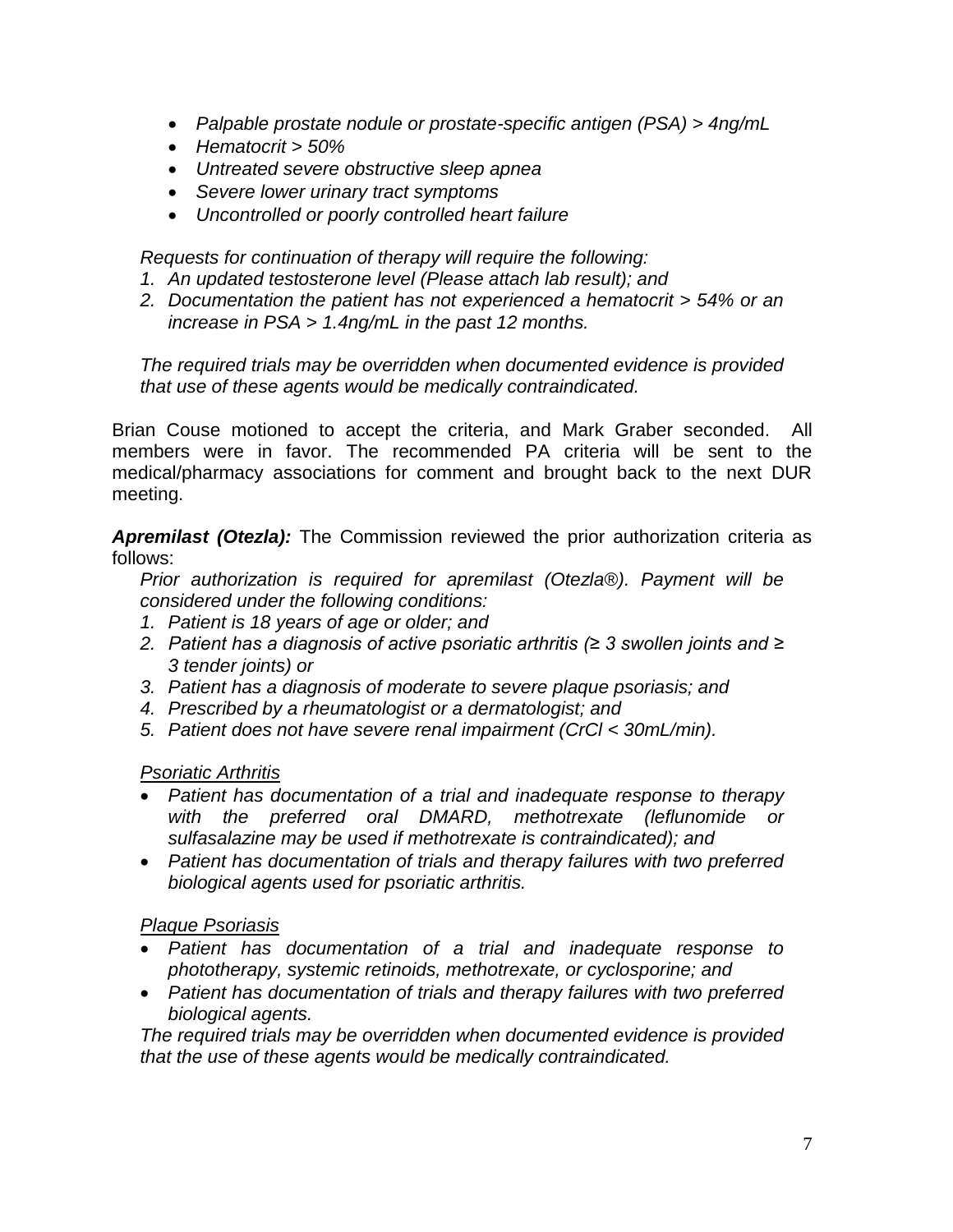Mark Graber motioned to accept the criteria, and Jason Wilbur seconded. All members were in favor. The recommended PA criteria will be sent to the medical/pharmacy associations for comment and brought back to the next DUR meeting.

*Hepatitis C Agents:* The Commission reviewed the prior authorization criteria as follows:

*Prior authorization is required for direct-acting oral antiviral agents against the hepatitis C virus. Requests for non-preferred agents may be considered when documented evidence is provided that the use of the preferred agents would be medically contraindicated. Payment will be considered under the following conditions:*

- *1. Patient is 18 years of age or older; and*
- *2. Patient's prior treatment history is provided (treatment naïve, prior null responder, partial responder, or relapser); and*
- *3. Documentation of viral load taken within 6 months before beginning therapy; and*
- *4. Viral load will be submitted by prescriber 12 weeks after completion of therapy; and*
- *5. If patient has a history of failed treatment due to non-compliance, documentation that steps have been taken to correct or address the causes of non-compliance are provided; and*
- *6. For patients on a regimen containing ribavirin, the following must be documented on the PA form:*
	- *a) Patient is not a pregnant female or a male with a pregnant female partner; and*
	- *b) Women of childbearing potential and their male partners must use two forms of effective contraception (non-hormonal contraception for patients taking Sovaldi™) during treatment and for at least 6 months after treatment has concluded; and*
	- *c) Documentation that routine monthly pregnancy tests are performed during this time; and*
- *7. Patient has abstained from the use of illicit drugs and alcohol for a minimum of three (3) months as evidenced by a negative urine confirmation test; and*
- *8. Prescriber is an infectious disease specialist, gastroenterologist, hepatologist or other hepatitis specialist.*
- *9. Where applicable, requests for peg-interferon alfa free regimens will be considered on a case-by-case basis for patients with hepatitis C genotype 1 or 4 where peg-interferon alfa is contraindicated. Contraindications include: documented life-threatening side effects; decompensated hepatic disease; autoimmune hepatitis and other autoimmune disorders; a baseline neutrophil count below 1500/µL, a baseline platelet count below 90,000/ µL, or a baseline hemoglobin below 10g/dL; or a history of preexisting unstable cardiac disease.*
- *10.Non-FDA approved or non-compendia indicated combination therapy*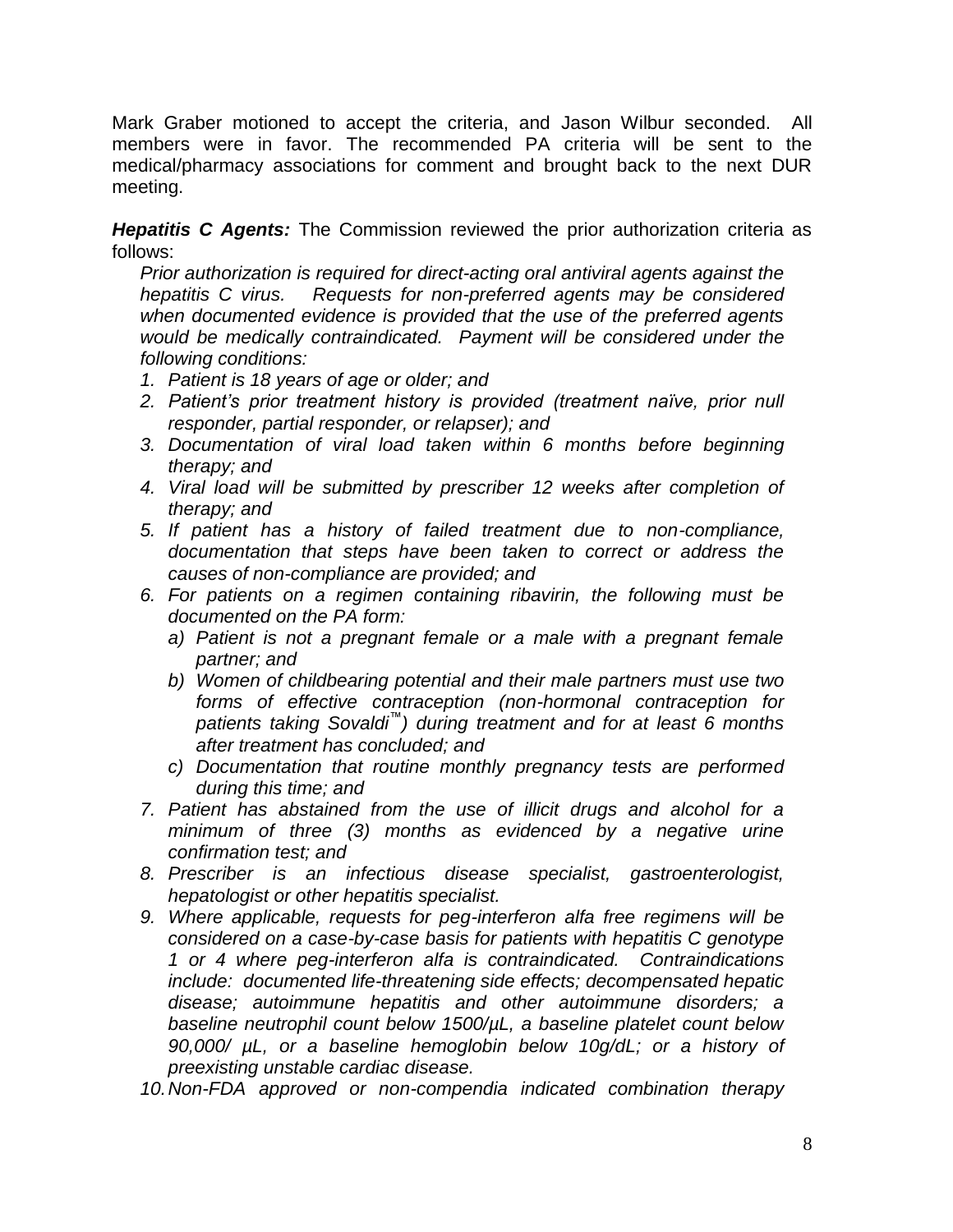*regimens will not be approved.*

- *11.If patient is recently eligible for Iowa Medicaid, and has been started and stabilized on therapy while covered under a different plan, documentation of how long the patient has been on medication will be required. Patient*  will be eligible for the remainder of therapy needed, based on established *length of therapy for the particular treatment (defined below).*
- *12.Lost or stolen medication replacement requests will not be authorized.*
- *13.The 72-hour emergency supply rule does not apply to oral hepatitis C antiviral agents.*

## *Victrelis*

- *Patient has a documented diagnosis of hepatitis C genotype 1; and*
- *Administered in combination with peg-interferon alfa and ribavirin; and*
- *Patient does not have HIV co-infection; and*
- *Patient does not have decompensated cirrhosis; and*
- *Patient has not previously tried or failed therapy with a hepatitis C protease inhibitor; and*
- *HCV-RNA results are required at treatment week 8, 12, and 24 (including lead in period) for boceprevir (Victrelis™).*
- *Additional prior authorizations will be considered with documentation of response to treatment, measured by HCV-RNA levels.*
- *Prior authorizations will be approved for a maximum of 24, 32, or 44 weeks of therapy with boceprevir (Victrelis™) based on response.*

## *Olysio*

- *Patient has a documented diagnosis of hepatitis C genotype 1; and*
- *Administered in combination with peg-interferon alfa and ribavirin; and*
- *Patient does not have HIV co-infection; and*
- *Patient does not have the NS3 Q80K polymorphism with hepatitis C genotype 1a; and*
- *The patient is not receiving dialysis or does not have a CrCl < 30 mL/min; and*
- *Patient has not previously tried or failed therapy with a hepatitis C protease inhibitor; and*
- *HCV-RNA results are required at treatment week 4 for simeprevir (Olysio™).*
- *Additional prior authorizations will be considered with documentation of response to treatment, measured by HCV-RNA levels.*
- *A maximum 12 weeks of therapy will be allowed.*

## *Sovaldi*

- *The patient is not receiving dialysis or does not have a CrCl < 30 mL/min; and*
- *Patient does not have decompensated cirrhosis; and*
- *Documentation the patient has advanced liver disease corresponding to a*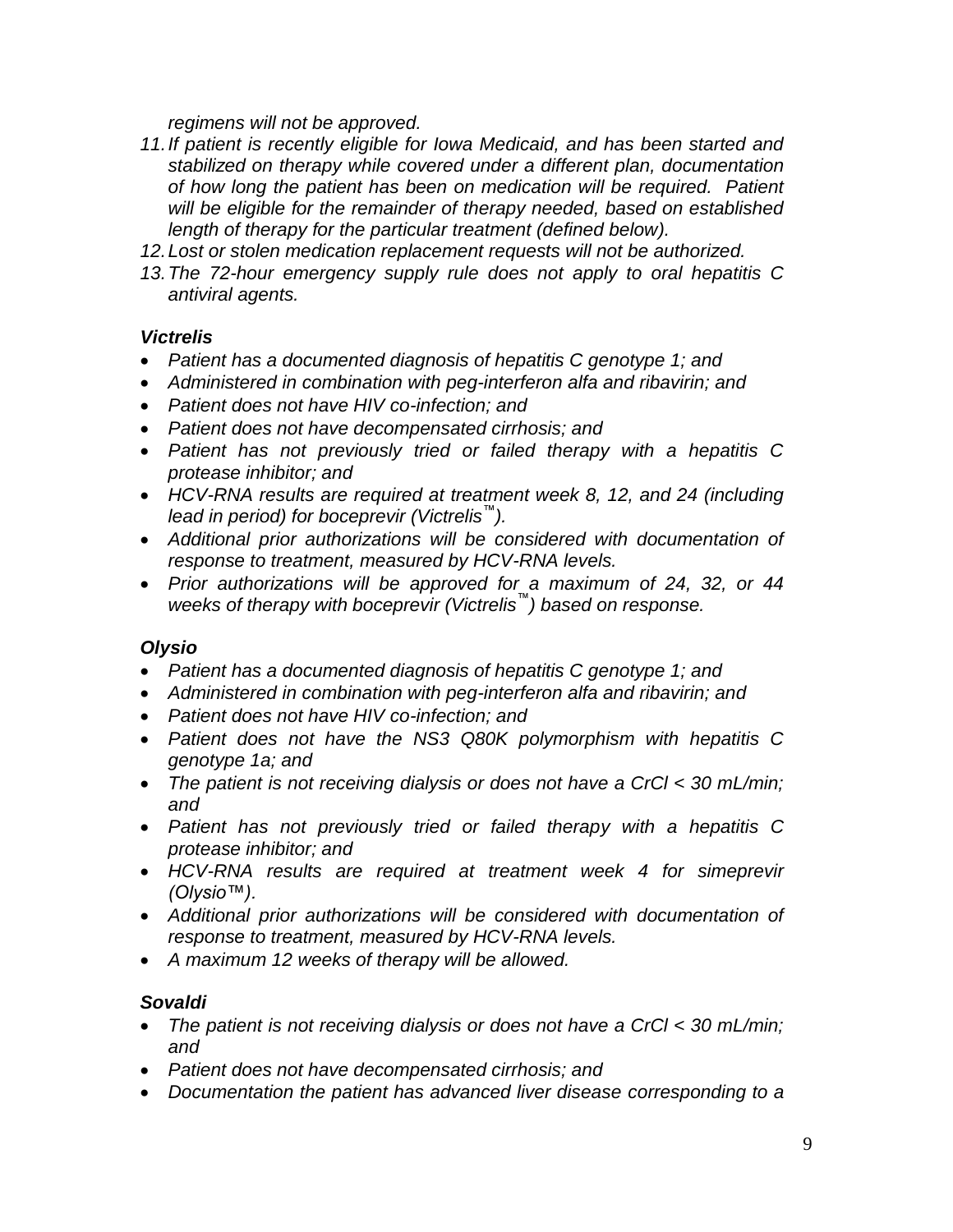*Metavir score of 3 or greater fibrosis as confirmed by one of the following indicators related to staging of liver fibrosis (attach test results/documentation):* 

- o *Liver biopsy confirming a Metavir score ≥ F3; or*
- o *Transient elastography (FibroScan) score ≥ 9.5kPa; or*
- o *FibroSURE (FibroTest) score ≥ 0.58; or*
- o *APRI score > 1.5; or*
- o *Radiological imaging consistent with cirrhosis (i.e. evidence of portal hypertension); and*
- o *Physical findings or clinical evidence consistent with cirrhosis.*
- *Dosing and length of therapy will be based on the following:*
	- o *Genotype 1: Patient has a documented diagnosis of hepatitis C genotype 1 (mono-infected or HCV/HIV co-infected) and used in combination with peg-interferon alfa and ribavirin. A maximum 12 weeks therapy will be allowed.*
	- o *Genotype 2: Patient has a documented diagnosis of hepatitis C genotype 2 (mono-infected or HCV/HIV co-infected) and used in combination with ribavirin. A maximum 12 weeks of therapy will be allowed.*
	- o *Genotype 3: Patient has a documented diagnosis of hepatitis C genotype 3 (mono-infected or HCV/HIV co-infected) and used in combination with ribavirin. A maximum 24 weeks of therapy will be allowed.*
	- o *Genotype 4: Patient has a documented diagnosis of hepatitis C genotype 4 (mono-infected or HCV/HIV co-infected) and used in combination with peg-interferon alfa and ribavirin. A maximum 12 weeks of therapy will be allowed.*
- *Hepatocellular carcinoma: Patient has a documented diagnosis of hepatitis C genotype 1, 2, 3, 4 with a diagnosis of hepatocellular carcinoma meeting Milan criteria (awaiting liver transplantation) and in combination with ribavirin for up to 48 weeks or until liver transplantation, whichever comes first. Milan criteria are defined as:*
	- o *One lesion smaller than 5 cm in diameter for subjects with a single lesion;*
	- o *Up to 3 lesions smaller than 3 cm in diameter in subjects with multiple lesions;*
	- o *No extrahepatic manifestations;*
	- o *No vascular invasion.*

## *Harvoni*

- *Patient has documentation of hepatitis C genotype 1a or 1b; and*
- *The patient is not receiving dialysis or does not have a CrCl < 30 mL/min; and*
- *Patient is not co-infected with hepatitis B or HIV; and*
- *Patient does not have decompensated liver disease; and*
- *Patient has a contraindication to a preferred peg-interferon alfa plus*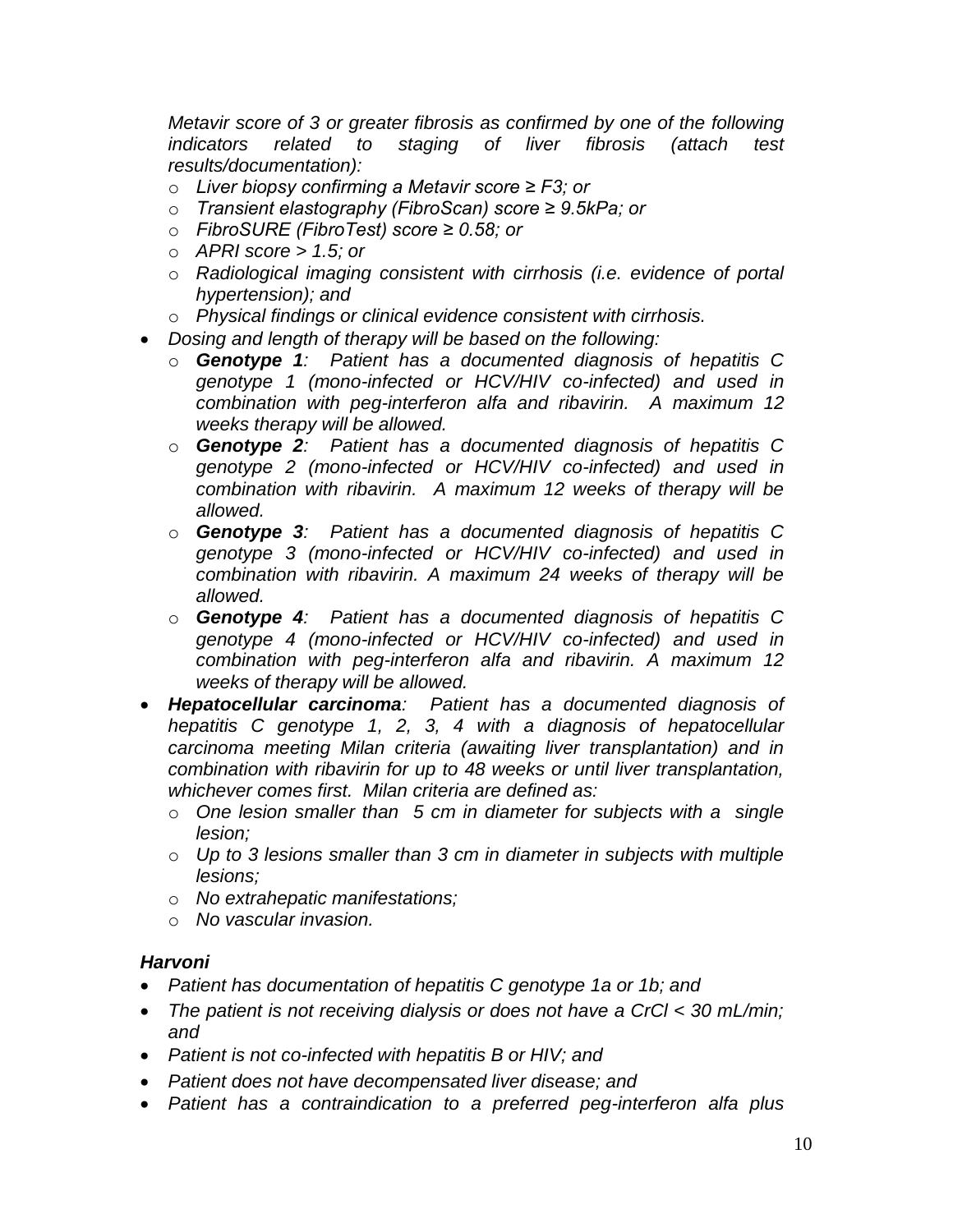*ribavirin based regimen (e.g. sofosbuvir + peg-interferon + ribavirin); and*

- *Documentation the patient has advanced liver disease as confirmed by one of the following indicators related to staging of liver fibrosis (attach test results/documentation):* 
	- o *Liver biopsy confirming a Metavir score ≥ F3; or*
	- o *Transient elastography (FibroScan) score ≥ 9.5kPa; or*
	- o *FibroSURE (FibroTest) score ≥ 0.58; or*
	- o *APRI score > 1.5; or*
	- o *Radiological imaging consistent with cirrhosis (i.e. evidence of portal hypertension); and*
	- o *Physical findings or clinical evidence consistent with cirrhosis.*
- *Dosing and length of therapy will be based on the following:*
	- o *Patient is treatment-naïve without cirrhosis and has a documented pretreatment baseline HCV RNA less than 6 million IU/mL. A maximum 8 weeks of therapy will be allowed; or*
	- o *Patient is treatment-naïve with or without cirrhosis and has a documented pre-treatment baseline HCV RNA greater than 6 million IU/mL. A maximum 12 weeks of therapy will be allowed; or*
	- o *Patient is treatment-experienced without cirrhosis and experienced failure with a previous treatment regimen that included either peginterferon alfa + ribavirin or an HCV protease inhibitor + peg-interferon alfa + ribavirin. A maximum 12 weeks of therapy will be allowed; or*
	- o *Patient is treatment-experienced with cirrhosis and experienced failure with a previous treatment regimen that included either peg-interferon alfa + ribavirin or an HCV protease inhibitor + peg-interferon alfa + ribavirin. A maximum 24 weeks of therapy will be allowed.*

As this was the second review of these criteria, no motion was necessary. The recommendation will be sent to the Department for consideration.

**Deferasirox (Exjade):** The Commission reviewed the prior authorization criteria as follows:

*Prior authorization is required for deferasirox. Payment will be considered under the following conditions:*

- *1. Patient does not have a serum creatinine greater than 2 times the ageappropriate upper limit of normal or creatinine clearance <40mL/min; and*
- *2. Patient does not have a poor performance status; and*
- *3. Patient does not have a high-risk myelodysplastic syndrome; and*
- *4. Patient does not have advanced malignancies; and*
- *5. Patient does not have a platelet count <50 x 10<sup>9</sup> /L.*

## *Transfusional Iron Overload*

*Initiation of Therapy*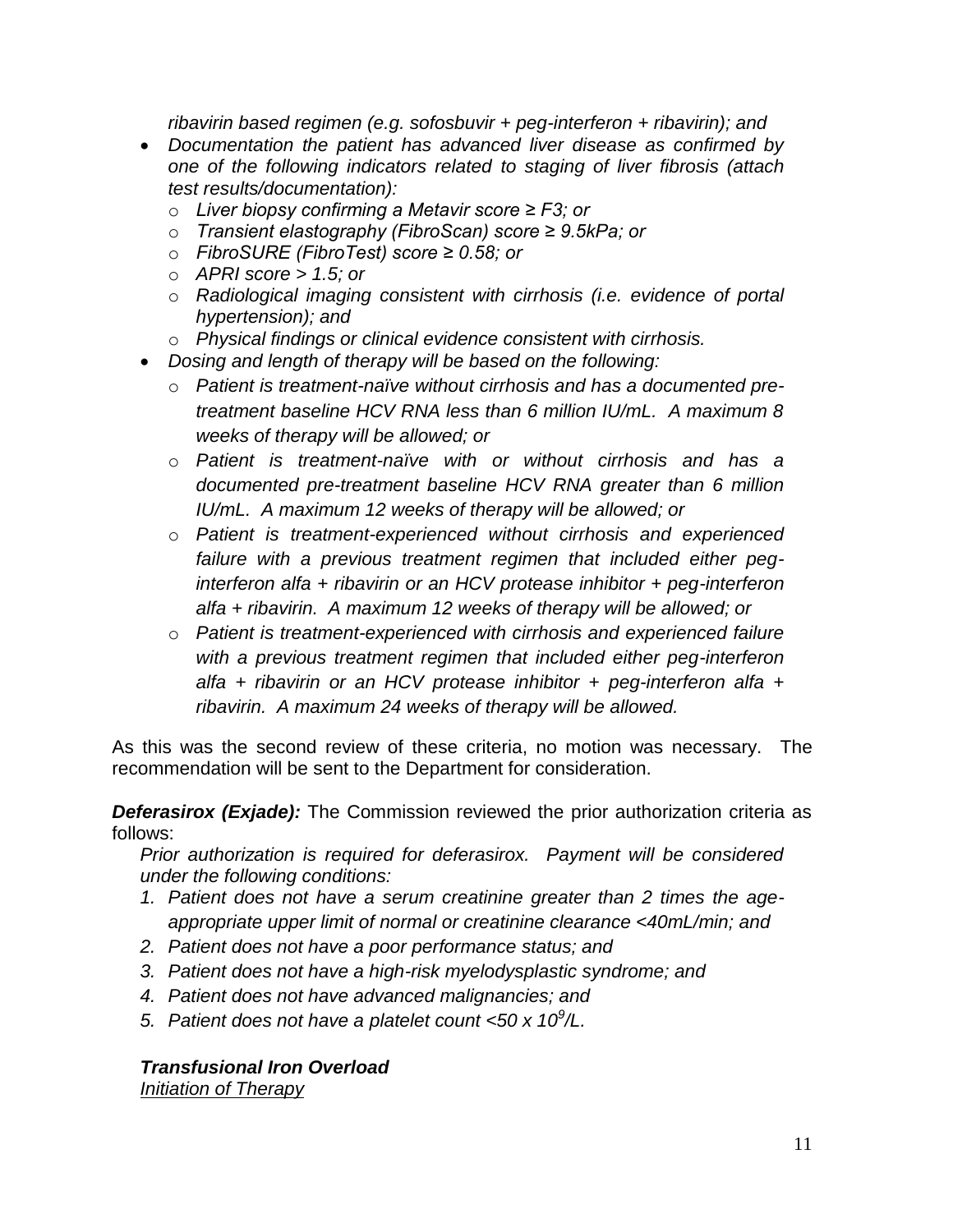- *1. Patient is 2 years of age or older; and*
- *2. Patient has documentation of iron overload related to anemia (attach documentation); and*
- *3. Patient has documentation of a recent history of frequent blood transfusions that has resulted in chronic iron overload; and*
- *4. Serum ferritin is consistently >1000 mcg/L (attach lab results dated within the past month); and*
- *5. Starting dose does not exceed 20mg/kg/day. Calculate dose to the nearest whole tablet.*
- *6. Initial requests will be considered for up to 3 months.*

*Continuation of Therapy*

- *1. Serum ferritin has been measured within 30 days of continuation of therapy request (attach lab results); and*
- *2. Ferritin levels are >500mcg/L; and*
- *3. Dose does not exceed 40mg/kg/day.*

## *Non-Transfusional Iron Overload*

*Initiation of Therapy*

- *1. Patient is 10 years of age or older; and*
- *2. Patient has documentation of iron overload related to anemia (attach documentation); and*
- *3. Serum ferritin and liver iron concentration (LIC) has been measured within 30 days of initiation (attach lab results); and*
- *4. Serum ferritin levels are >300mcg/L.*
- *5. Liver iron concentration (LIC) are >3mg Fe/g dw; and*
- *6. Dose does not exceed 10mg/kg/day (if LIC is <15mg Fe/g dw), or 20mg/kg/day (if LIC is >15mg Fe/g dw).*
- *7. Initial authorization will be considered for up to 6 months.*
- *Continuation of Therapy*
- *1. Serum ferritin and LIC have been measured within 30 days of continuation of therapy request; and*
- *2. Serum ferritin levels are >300mcg/L; and*
- *3. Liver iron concentration (LIC) is >3mg Fe/g dw; and*
- *4. Dose does not exceed 10mg/kg/day (if LIC is 3 to 7mg Fe/g dw) or 20mg/kg/day (if LIC is >7mg Fe/g dw).*

As this was the second review of these criteria, no motion was necessary. The recommendation will be sent to the Department for consideration.

*Vorapaxar (Zontivity):* The Commission reviewed the prior authorization criteria as follows: